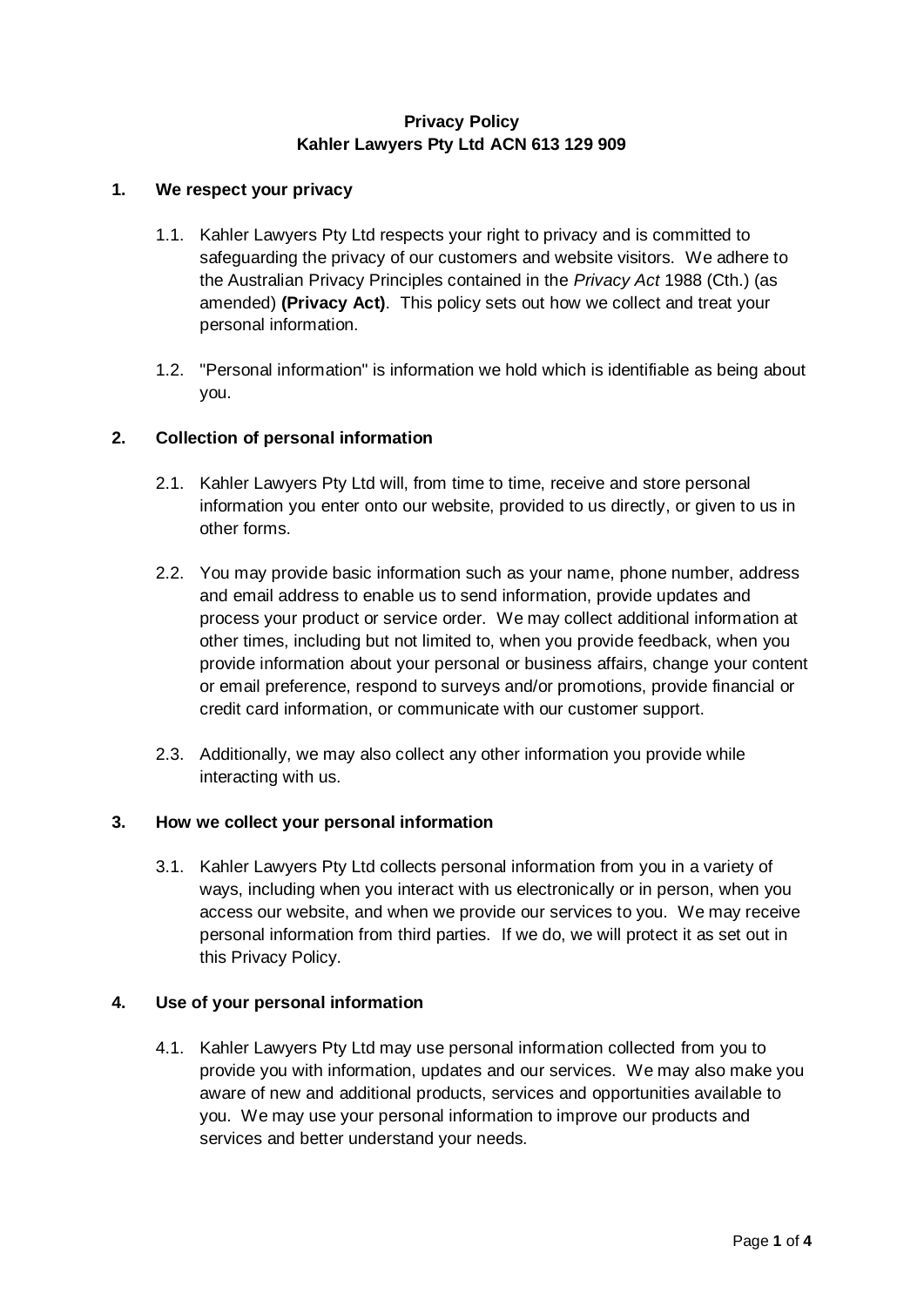4.2. Kahler Lawyers Pty Ltd may contact you by a variety of measures including, but not limited to in person, courier, telephone, email, sms or mail.

# **5. Disclosure of your personal information**

- 5.1. We may disclose your personal information to any of our employees, officers, representatives, delegates, insurers, professional advisers, agents, suppliers or subcontractors insofar as reasonably necessary for the purposes set out in this Policy. Personal information is only supplied to a third party when it is required for the delivery of our services.
- 5.2. We may from time to time need to disclose personal information to comply with a legal requirement, such as a law, regulation, court order, subpoena, warrant, in the course of a legal proceeding or in response to a law enforcement agency request.
- 5.3. We may also use your personal information to protect the copyright, trademarks, legal rights, property or safety of Kahler Lawyers Pty Ltd, www.kahlerlawyers.com.au, www.chriskahler.com.au, its customers or third parties.
- 5.4. Information that we collect may from time to time may be stored, processed in or transferred between parties located in countries outside of Australia.
- 5.5. If there is a change of control in our business or a sale or transfer of business assets, we reserve the right to transfer to the extent permissible at law our user databases, together with any personal information and non-personal information contained in those databases. This information may be disclosed to a potential purchaser under an agreement to maintain confidentiality. We would seek to only disclose information in good faith and where required by any of the above circumstances.
- 5.6. By providing us with personal information, you consent to the terms of this Privacy Policy and the types of disclosure covered by this Privacy Policy. Where we disclose your personal information to third parties, we will request that the third party follow this Policy regarding handling your personal information.

### **6. Security of your personal information**

6.1. Kahler Lawyers Pty Ltd is committed to ensuring that the information you provide to us is secure. In order to prevent unauthorised access or disclosure, we have put in place suitable physical, electronic and managerial procedures to safeguard and secure information and protect it from misuse, interference, loss and unauthorised access, modification and disclosure.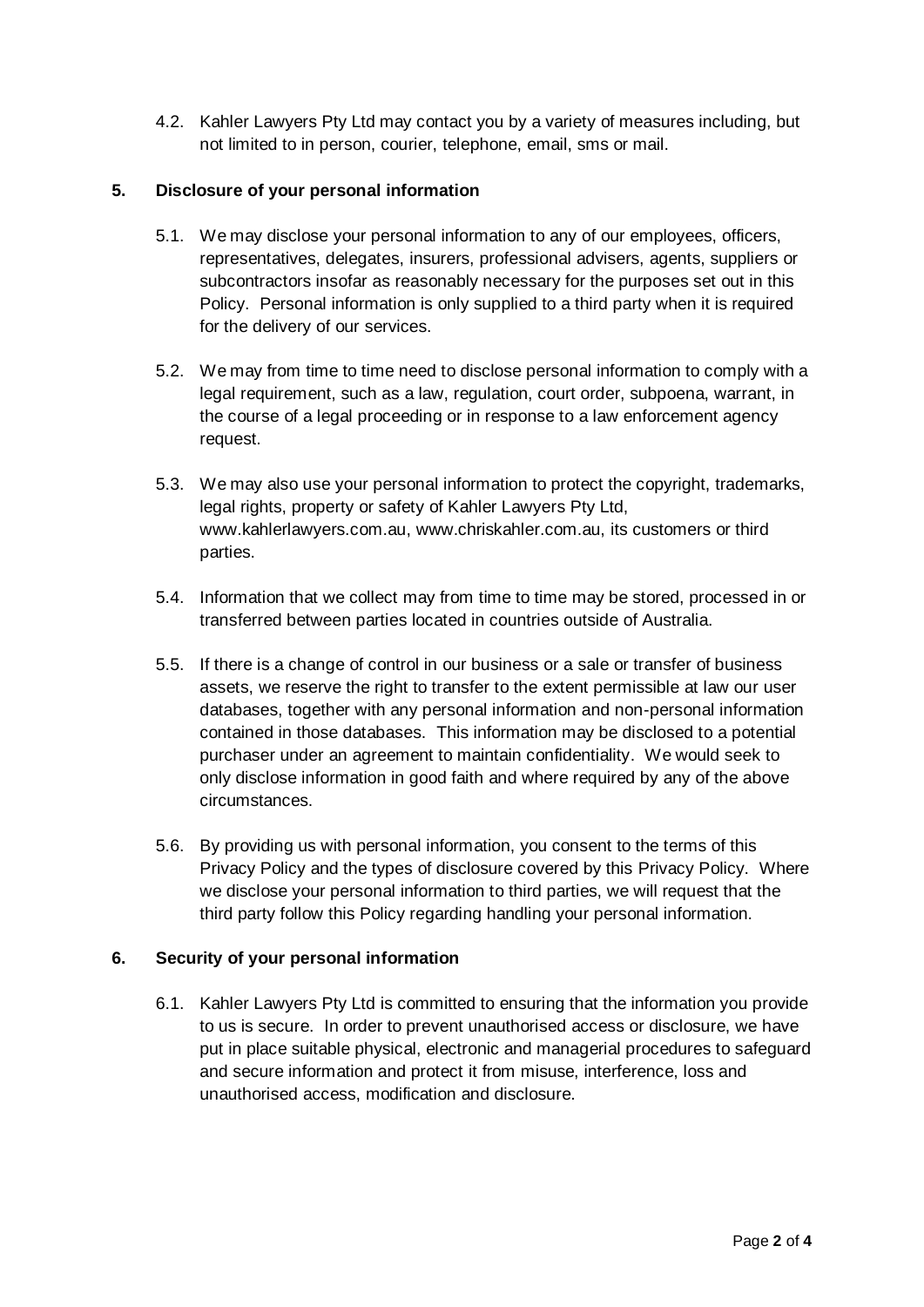6.2. The transmission and exchange of information is carried out at your own risk. We cannot guarantee the security of any information that you transmit to us, or receive from us. Although we take measures to safeguard against unauthorised disclosures of information, we cannot assure you that personal information that we collect will not be disclosed in a manner that is inconsistent with this Privacy Policy.

# **7. Access to your personal information**

- 7.1. You may request details of personal information that we hold about you in accordance with the provisions of the Privacy Act. An administrative fee may be payable for the provision of such information. If you would like a copy of the information which we hold about you or believe that any information we hold on you is inaccurate, out of date, incomplete, irrelevant or misleading, then please email us at office@kahlerlawyers.com.au or write to us at PO Box 2500, Innisfail Queensland 4860, Australia.
- 7.2. We reserve the right to refuse to provide you with information that we hold about you, in certain circumstances set out in the Privacy Act.

### **8. Complaints about privacy**

8.1. If you have any complaints about our privacy practices, please feel free to send in written details of your complaints to PO Box 2500, Innisfail Queensland 4860, Australia. We take complaints very seriously and will respond shortly after receiving written notice of your complaint.

### **9. Changes to Privacy Policy**

9.1. Please be aware that we may change this Privacy Policy in the future. We may modify this Policy at any time, in our sole discretion and all modifications will be effective immediately upon our posting of the modifications on our website or notice board. Please check back from time to time to review our Privacy Policy.

### **10. Website**

### 10.1. *When you visit our website*

When you come to our website (www.kahlerlawyers.com.au) we may collect certain information such as browser type, operating system, website visited immediately before coming to our site, etc. This information is used in an aggregated manner to analyse how people use our site, such that we can improve our service.